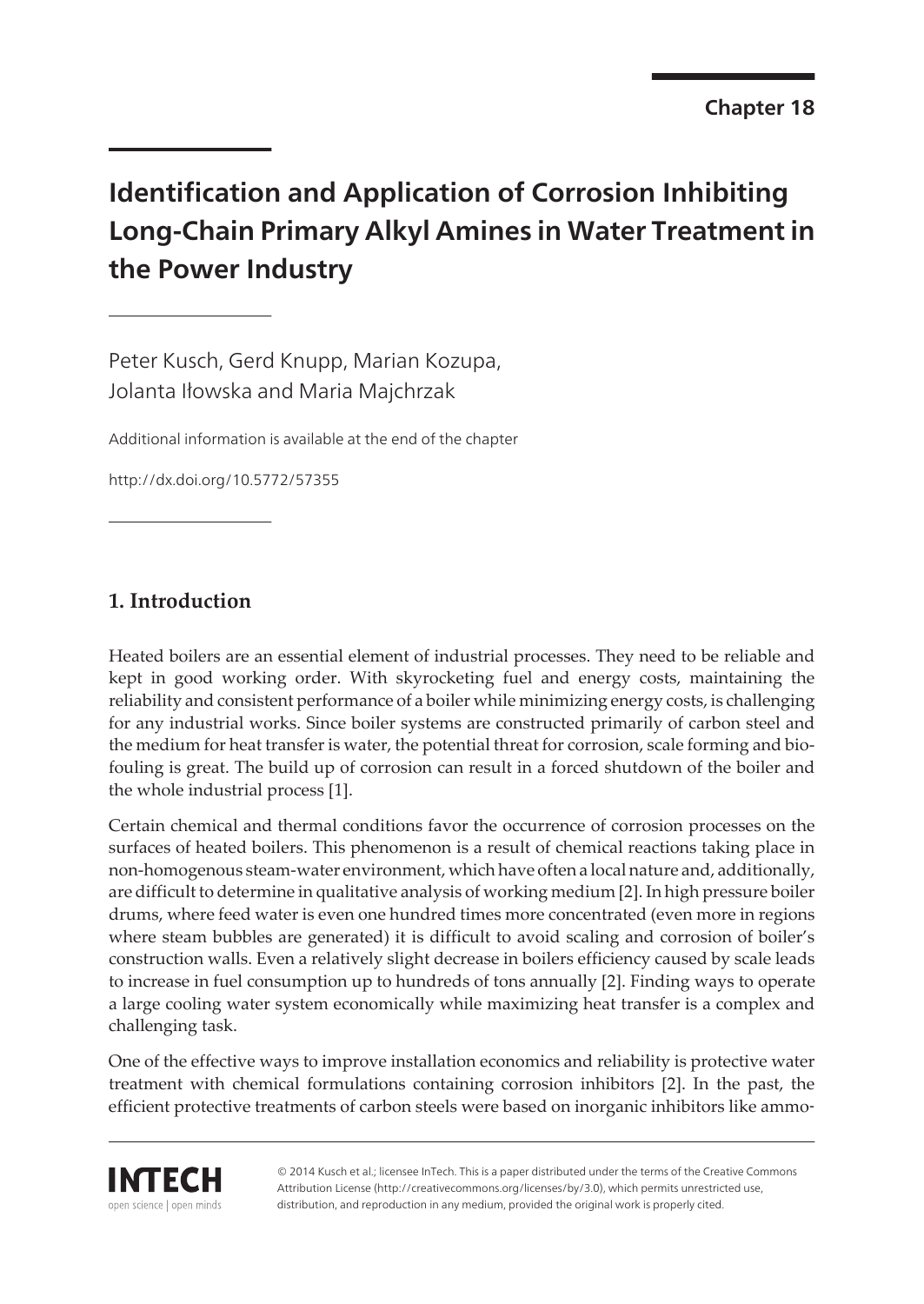nia, nitrites, phosphates or chromates. Today, their use is restricted due to their high toxicity and environmental impact. The most common protective water treatment methods base on the use of neutralizing amines. These chemicals, such as morpholine, cyclohexylamine and *N,N*-diethylhydroxylamine (DEHA) neutralize the carbonic acid (formed in the reaction of carbon dioxide with water) and increase the pH of the condensate [[3](#page-15-0)].

In the first half of the 20<sup>th</sup> century the aliphatic monoamines  $\text{[CH}_{3}\text{(CH}_{2}\text{),NH}_{2}$ ,  $n$  = 10 ÷ 20] and alkyl polyamines [R-(NH-CH<sub>2</sub>-CH<sub>2</sub>-CH<sub>2</sub>-)<sub>n</sub>NH<sub>2</sub>,  $n = 1 \div 5$ ] drew researchers' attention due to their exceptional ability to form thin adhesive films, usually monomolecular, which strongly bond to the metal surface. In this layer, referred to as an amine film, amine groups (-NH<sub>2</sub>) are bonded to a metal surface, while long hydrophobic hydrocarbon chains are oriented in opposite direction, which works as a barrier protecting the metal surface against gaseous molecules  $(O_2, CO_2)$  $(O_2, CO_2)$  $(O_2, CO_2)$  as well as ionic pollutants  $(e.g. Cl, SO<sub>4</sub><sup>2</sup>)$  [2].

Despite the fact that use of organic chemical agents in anti-corrosion protection is not recommended by several international regulations, many film-forming amines (FFA) have been used in the power industry and in heat engineering [\[2-](#page-14-0)[4](#page-15-0)]. Just like in classical treatment concepts, treatment with FFA must be carefully monitored in order to ensure successful treatment and a high degree of operational safety. Sampling points are the boiler feed-water, the boiler water and the condensate. The condensate should have a slightly alkaline pH and it should be possible to detect an excess of free FFA [[4](#page-15-0)].

At the end of 1980 the Instytut Ciężkiej Syntezy Organicznej "Blachownia" (Institute of Heavy Organic Synthesis "Blachownia") (Kędzierzyn-Koźle, Poland) along with ZPBE ENERGOPOMIAR Ltd. (Gliwice, Poland) and P.U.B. "Ekochem" Ltd. (Gliwice, Poland) worked out a group of multifunctional amine formulations named *Kotamina* [[5-7\]](#page-15-0). These formulations contain an appropriately composed mixture of alkyl amines (main component) with different partition coefficients, which enables control of corrosion kinetics within a whole system through dosing of these formulations into condensate, feed water or makeup water. The presence of alkalizing amines in the formulation helps in keeping constant pH in a desired range, whereas alkyl amines, both render the water alkaline and limit the corrosive impact of ionic and gaseous impurities by formation of monomolecular protec‐ tive films. The alkyl amines were chosen on the basis of results obtained during investigation of their influence on the adsorption on metal surfaces. The utility properties of these formulations as well as experience related to their application in Polish power industry for over twenty years were presented in several papers [[5-7\]](#page-15-0).

# **2. Thermostable alkyl amines as a base for anti-corrosive and anti-scaling formulations**

Alkyl amines used at present in correction formulations exhibit limited stability toward higher temperatures and their decomposition starts at temperatures slightly above 300 °C. One disadvantage of alkyl amine formulations application in the field was the high concentration of ammonia in the condensate and in the steam caused by decomposition of amines of higher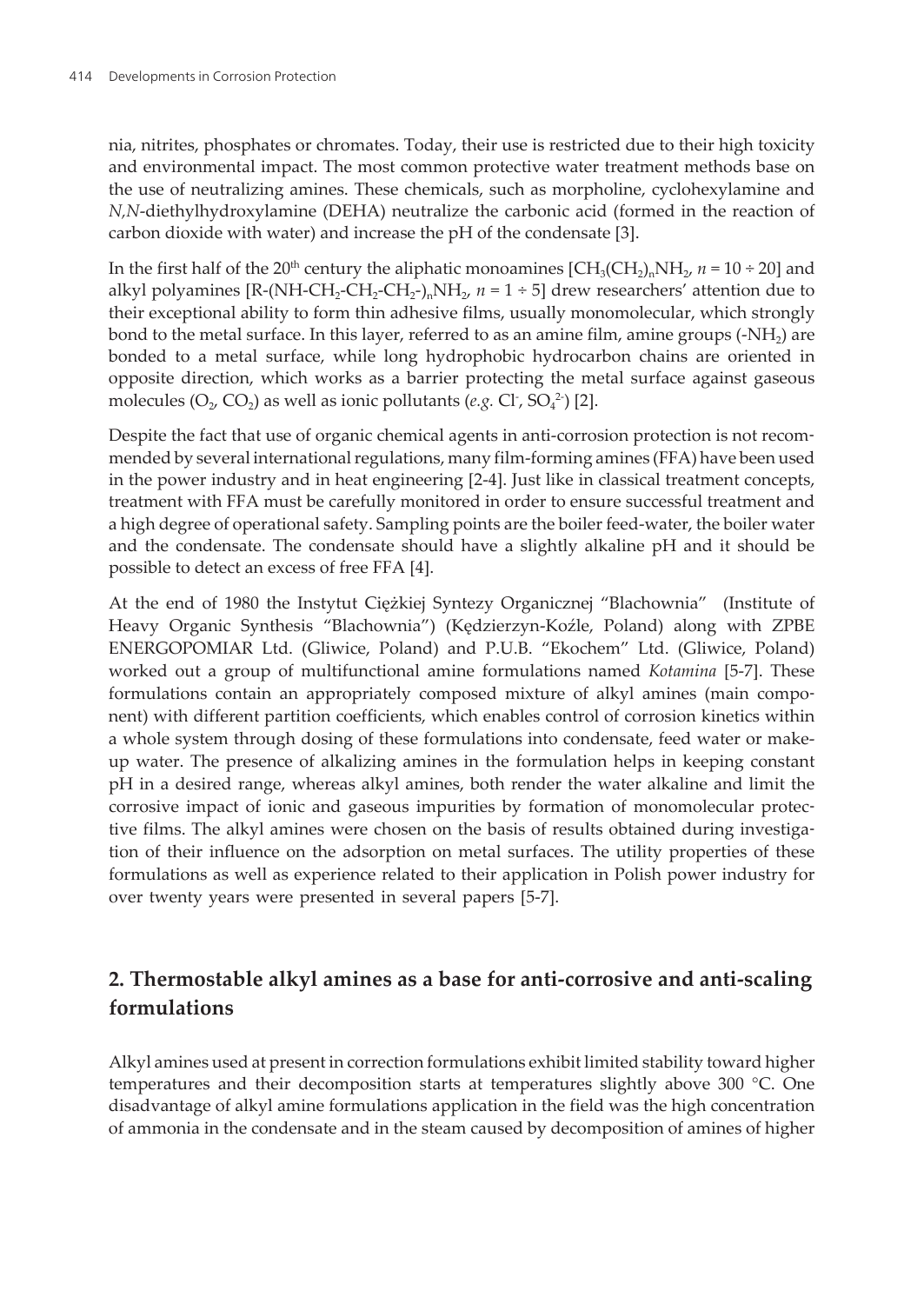molecular weight. Utilization of thermostable alkyl amines in water treatment technology, whose decomposition is above 500  $^{\circ}$ C, causes decrease in ammonia levels and improves anticorrosive protection of the brass elements [\[2\]](#page-14-0).

Achieving further improvement in correction technology of steam-water systems, additional investigations with usage of thermostable, branched long-chain alkyl amines (as a base for correction formulations) were developed. The research on the application of thermostable alkyl amines in water treatment was performed within the framework of the international project EUREKA E!2426 BOILTREAT "New technology of boiler water treatment" with partners from research institutes, industry and academia from Poland, Lithuania, Romania, France and Germany [\[8\]](#page-15-0). Thus, a new anticorrosion agent called *Kotamina Plus* was formulated, which contains branched long-chain primary alkyl amines of the Primene JM-T™ type [\[9-11\]](#page-15-0).

Others multifunctional anti-corrosive and anti-scaling formulations based on alkyl amines were described in several publications or patents [\[12](#page-15-0)[-18](#page-16-0)].

# **3. Identification and determination of corrosion inhibiting long-chain primary alkyl amines of the Primene JM-T™ type by gas chromatography (GC) and gas chromatography - mass spectrometry (GC/MS)**

### **3.1. Chemicals and samples**

Alkyl amines Primene JM-T™ obtained from Rohm and Haas France S.A.S. (Valbonne, France), dicyclohexylamine for synthesis from Merck-Schuchardt (Hohenbrunn, Germany), *n*-hexane for LC (Biosolve B.V., Valkenswaard, the Netherlands), methanol LiChrosolv gradient grade for HPLC (Merck, Darmstadt, Germany), tetrahydrofurane (THF) LiChrosolv for LC (Merck), trifluoroacetic anhydride (TFAA) from Macherey-Nagel (Düren, Germany), 5% dimethydi‐ chlorosilane (DMDCS) in toluene (Sylon CT) for glass silylation from Supelco (Bellefonte, PA, U.S.A.) and deionized water, purity Type 1 according to USP 25-NF 20 from the water purification system Milli-Q (Millipore Corp., Bedford, MA, U.S.A.) were used.

To prevent adsorption of alkyl amines on the glass surface, spiked water samples of 10 mg  $\mathbf{L}^{\text{-1}}$  to 100 mg  $\mathbf{L}^{\text{-1}}$  of Primene JM-T<sup> $\text{\tiny{TM}}$ </sup> were prepared and stored at ambient temperature in a 1 L polypropylene (PP) volumetric flasks (Kartell, Noviglio, Italy).

For the evaluation of the quantitative determination, various standard solutions of 12.5 mg L<sup>-1</sup>, 25 mg L<sup>-1</sup>, 50 mg L<sup>-1</sup>, 75 mg L<sup>-1</sup> and 100 mg L<sup>-1</sup> Primene JM-T™-TFA with each 10 mg L<sup>-1</sup> of dicyclohexylamine (internal standard, I.S.) in *n*-hexane/THF 95/5 (v/v) were prepared in 10 cm<sup>3</sup> silylated volumetric flask.

For solid phase extraction (SPE) of organic compounds from water samples LiChrolut RP-18 E (octadecyl, endcapped,  $500 \text{ mg}/3 \text{ cm}^3$ ) cartridges supplied by Merck were used.

### **3.2. Derivatization procedure**

Amines are generally known to be very difficult to analyze by gas chromatography (GC) due to their basic character [\[19](#page-16-0), [20](#page-16-0)]. In addition to the basic character, the amino group introduces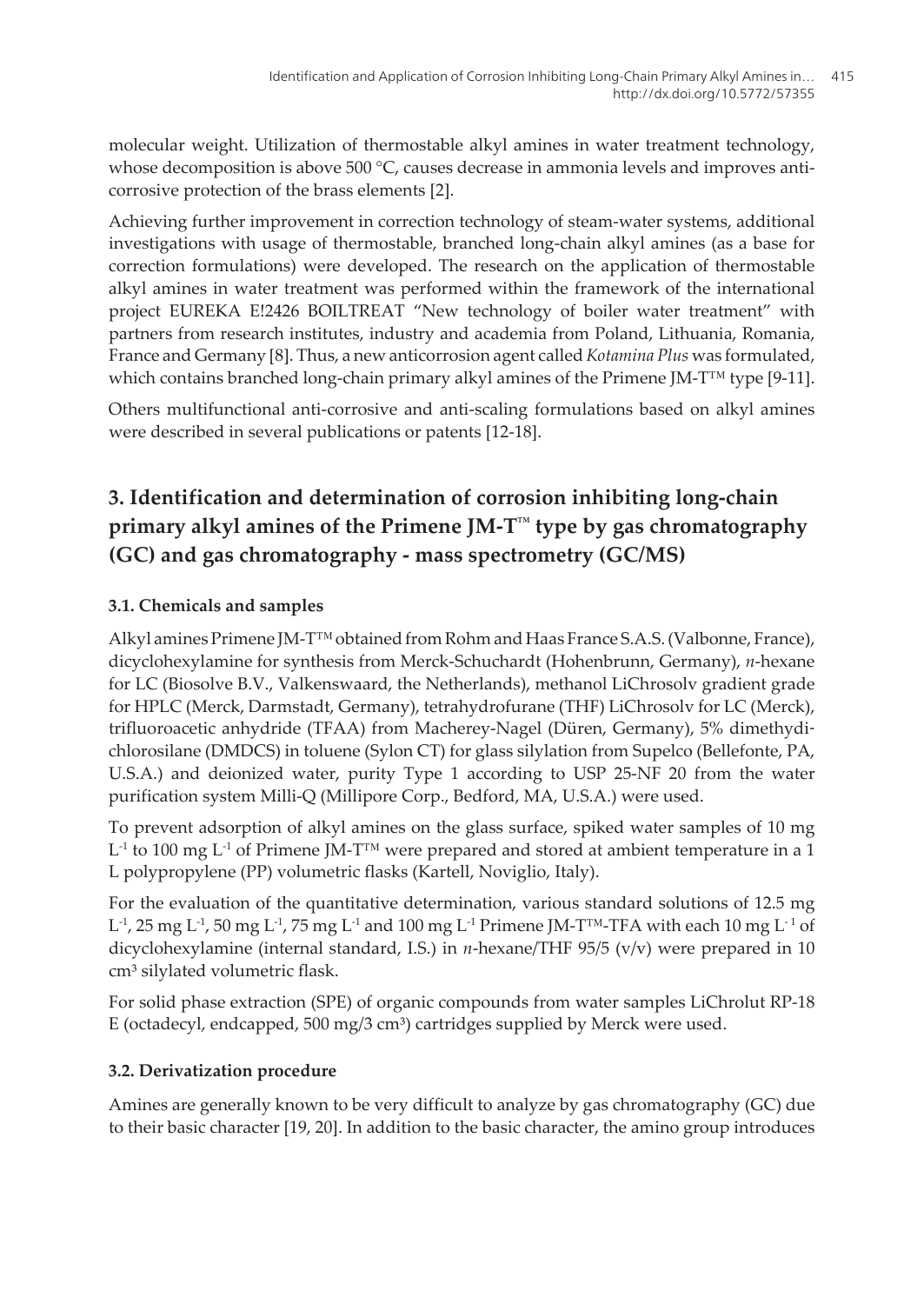a large dipole in the molecule. This dipole is responsible for strong interaction with silanol groups and siloxane bridges in the structure of the stationary phase of the GC capillary column. This often results in nonlinear adsorption effects and can be seen as strong tailing peaks in the chromatogram. The best way to prevent interaction of the strong dipole is to derivatize the amine. Derivatization reduces the polarity of the molecule making it more retentive in chromatographic analysis. The conversion of compounds enhances GC performance as the analyte volatility is increased and peak shape improved because of reduced surface adsorp‐ tion. Derivatized analyte offer a greater response to the chromatographic detection system than the parent compounds. The choice of a derivatizing reagent is based on the functional group requiring derivatization, the presence of other functional groups in the molecule, and the reason for performing the derivatization. We have selected the acylation with trifluoroacetic acid anhydride (TFAA) as derivatization method for alkyl amines. A benefit of acylation is the formation of fragmentation-directing derivatives for GC/MS analysis [\[19](#page-16-0)].

A compact ultrasonic bath Sonorex Super RK 31H from Bandelin electronic (Berlin, Germany) and reaction vessels of 5  $cm<sup>3</sup>$  with solid cap and PTFE liner (Supelco) deactivated with 5% DMDCS in toluene (Sylon CT) were used for derivatization. Approximately 10 mg of the investigated alkyl amines were dissolved in  $0.5 \text{ cm}^3$  THF in a  $5 \text{ cm}^3$  glass micro-reaction vessel and 100 µL of TFAA were added. The sealed vessel was placed in the ultrasonic bath and agitated by heating at 60 °C for 15 min. Excess of reagent, released trifluoroacetic acid and THF were evaporated with a gentle steam of nitrogen at room temperature or by using a vacuum pump. The resulting product was dissolved in 1 cm<sup>3</sup> THF and analysed by GC or GC/MS.

### **3.3. Solid-phase extraction (SPE) of water samples from the power plant**

Solid-phase extraction (SPE) is a form of digital (step-wise) chromatography designed to extract, partition, and/or adsorb one or more components from a liquid phase (sample) onto stationary phase (sorbent or resin). Over the last thirty years, SPE has become the most powerful technique available for rapid and selective sample preparation prior to analytical chromatography.

Water samples of boiler water, superheated steam and condensate from the power plant were stored at ambient temperature in 5 L PP bags (Bürkle, Lörrach, Germany) and extracted by solid-phase extraction from a 1 L PP volumetric flask (Kartell). For conditioning the SPE LiChrolut<sup>®</sup> RP-18 E cartridge packing, the tube was rinsed with 6 cm<sup>3</sup> methanol followed with  $6 \text{ cm}^3$  deionised water. After the conditioning step  $1-2 \text{ L}$  of the investigated water sample were percolated at a flow rate of  $5 \text{ cm}^3 \text{ min}^{-1}$  through the SPE tube. After washing the tube with  $5 \text{ cm}^3$  $\text{cm}^3$  of deionised water, the adsorbed organic compounds were eluted in a mixture of 5  $\text{cm}^3$  $n$ -hexane/THF 95/5 (v/v) and collected in a deactivated micro-reaction vessel. After elution, the solvent was evaporated with a gentle steam of nitrogen at room temperature or by using a vacuum pump. Then, the extract was derivatized by acylation according to the procedure described in 3.2. The resulting product was dissolved in 1 cm<sup>3</sup> of the internal standard solution, containing 10 - 12 mg  $L^1$  of dicyclohexylamine in *n*-hexane and analyzed by GC-FID.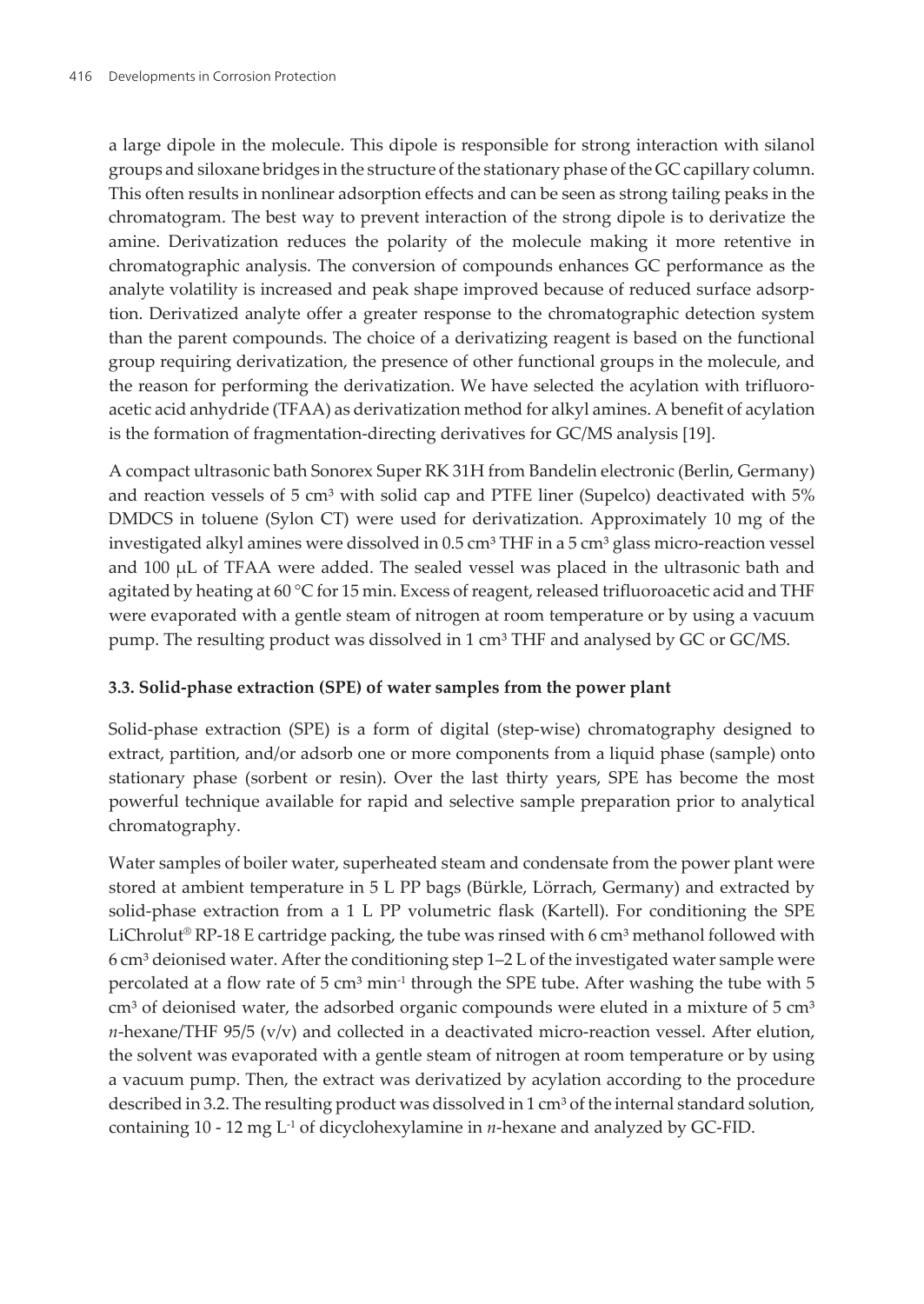### **3.4. Instrumentation**

Gas chromatographic (GC) analyses were performed with an *Autosystem* or an *Clarus 500* gas chromatograph from PerkinElmer Instruments (Norwalk, CT, U.S.A.), both equipped with a split/splitless injector at 290 °C and a flame-ionization detector (FID) operated at 320 °C. Helium 5.0 grade (Westfalen AG, Münster, Germany) was used as a carrier gas. The helium inlet pressure was  $140$  kPa and the split flow was  $20 \text{ cm}^3 \text{ min}^{-1}$ . The fused silica capillary column used in this investigation was 60 m x 0.25 mm I.D., film thickness 0.25 µm *DB-5ms* from J&W Scientific (Folsom, CA, U.S.A.). The oven temperature was programmed from 60  $^{\circ}$ C (1 min hold) at 6  $\degree$ C min<sup>-1</sup> to 280  $\degree$ C (hold 50 min). Chromatographic data were processed with *TotalChrom Workstation* software, version 6.3. (PerkinElmer Instruments).

GC/MS measurements were made using also two apparatus. The first was an *ThermoQuest Trace 2000* gas chromatograph (ThermoQuest CE Instruments, Milan, Italy) interfaced to a ThermoQuest/Finnigan Voyager quadrupole mass spectrometer (ThermoQuest/Finnigan MassLab Group, Manchester UK) operated in electron impact ionization (EI) mode, negative chemical ionization (NCI) mode and positive chemical ionization (PCI) mode with an Ther‐ moQuest *Xcalibur* data system, the *NIST 05* mass spectra library, and a *CombiPAL* autosampler (CTC Analytics AG, Zwingen, Switzerland). The fused silica capillary columns, 60 m long, 0.25 mm I. D. with *DB-5ms* (J&W) or *Elite-5ms* (PerkinElmer Instruments) stationary phases, film thickness 0.25  $\mu$ m were used. The temperature of the columns was programmed from 60 °C (1 min hold) at 3 °C min<sup>-1</sup> to 280 °C (30 min hold) or from 150 °C (1 min hold) at 3 °C min<sup>-1</sup> to 280 °C (50 min hold). Helium 5.0 grade (Westfalen AG) was used as a carrier gas. Constant flow of helium of 1 cm<sup>3</sup> min<sup>-1</sup> was used during the whole analysis. The temperature of the split/ splitless injector was 250 °C and the split flow was 20 or 100 cm<sup>3</sup> min<sup>-1</sup>. The transfer line temperature was 280 °C. The EI ion source temperature was kept at 250 °C. The ionization occurred with a kinetic energy of the impacting electrons of 70 eV. The emission current was 150 µA. The detector voltage was 350 V. Methane grade 4.5 (Westfalen AG) was used as reagent gas for PCI and NCI. The positive chemical ionization occurred with a kinetic energy of 70 eV. The emission current was also150  $\mu$ A. The PCI ion source temperature was 250 °C. Mass spectra and reconstructed chromatograms (total ion current [TIC]) were obtained after eluting of solvent (10 min) by automatic scanning in the mass range  $m/z$  35 – 750 u.

The second GC/MS was a *7890A* gas chromatograph with a series *7683B* autosampler and a series *5975C* quadrupole mass spectrometer (Agilent Technologies Inc., Santa Clara, CA, U.S.A.) operated in electron impact ionization (EI) mode. The fused silica capillary column, 30 m long, 0.25 mm I. D. with *HP-5MS* stationary phase, film thickness 0.25 µm was used. GC/MS data were processed with the *ChemStation* software (Agilent Technologies) and the *NIST 05* mass spectra library (Agilent Technologies). The temperature of the column was programmed from 150 °C (1 min hold) at 3 °C min-1 to 280 °C (50 min hold). Helium 5.0 grade (Westfalen AG) was used as a carrier gas. Constant flow of helium of  $1.0 \text{ cm}^3 \text{ min}^{-1}$  was used during the whole analysis. The temperature of the split/splitless injector was 250 °C and the split flow was 10 cm<sup>3</sup> min<sup>-1</sup>. The transfer line temperature was 280 °C. The EI ion source temperature was kept at 230 °C. The ionization occurred with a kinetic energy of the impacting electrons of 70 eV. The quadrupole temperature was 150 °C. Mass spectra and reconstructed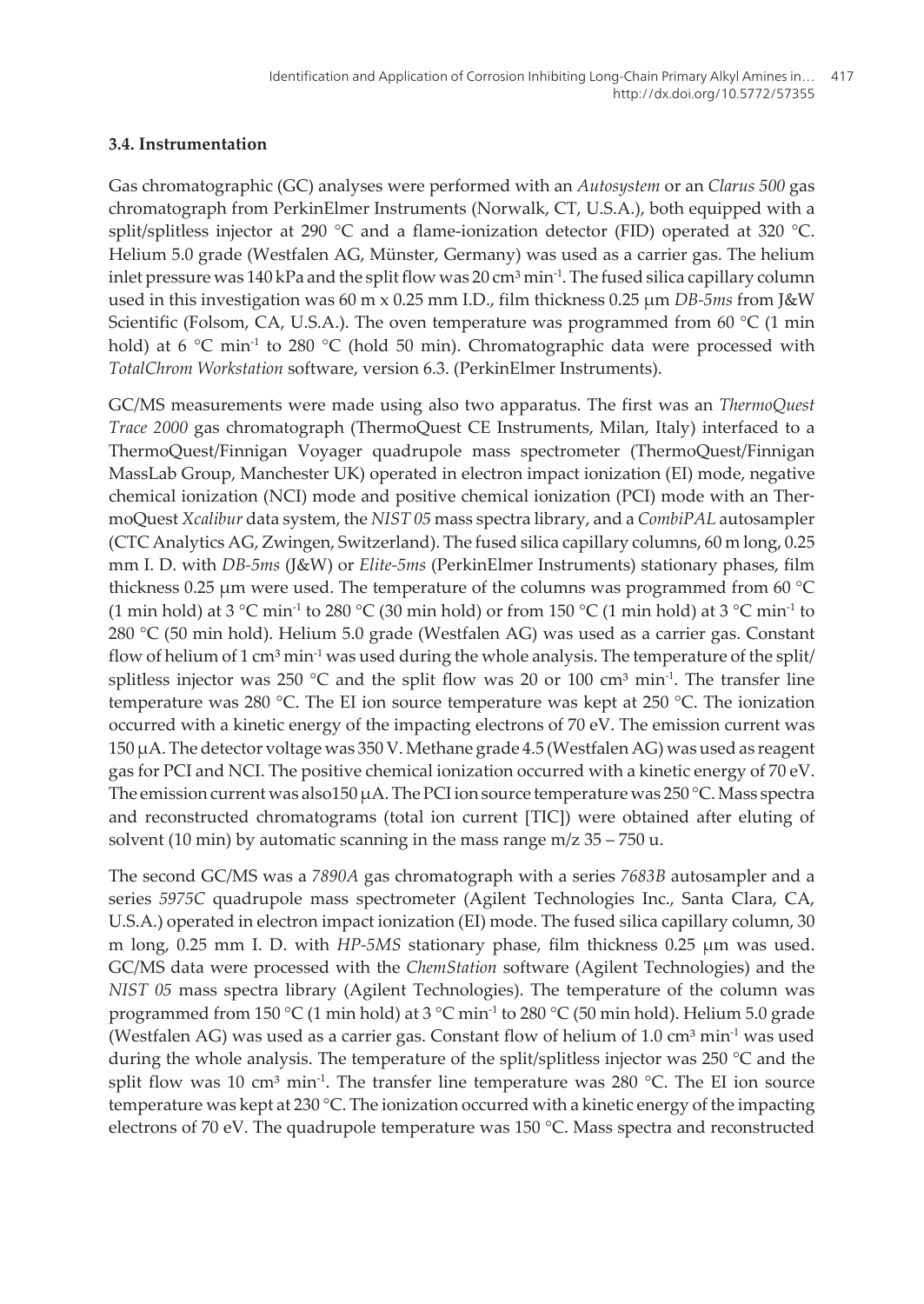chromatograms (total ion current [TIC]) were obtained after eluting of solvent (10 min solvent delay) by automatic scanning in the mass range m/z 35-750 u.

#### **3.5. Results and discussion**

#### *3.5.1. Structure elucidation of long-chain primary alkyl amines of the Primene JM-T™ type*

The general reaction for acylation of the investigated long-chain primary alkyl amines with trifluoroacetic anhydride (TFAA) is shown in equation (1):

$$
(R_1)(R_2)(R_3)C-NH_2+(CF_3CO)_2O \longrightarrow (R_1)(R_2)(R_3)C-NH-C(O)CF_3+CF_3COOH \tag{1}
$$

Figure 1 shows a typical total ion current GC/MS chromatogram of trifluoroacetylated (TFA) derivative of Primene JM-T™ dissolved in *n*-hexane. The obtained electron impact (EI) mass spectra of the separated compounds from Primene JM-T™-TFA as well as the mass spectra recorded in the negative chemical ionization mode (NCI) and in the positive ionization (PCI) mode, respectively are presented in our previous publications [\[20-23](#page-16-0)].

Table 1 summarized the significant  $m/z$  fragments in the recorded mass spectra of the investigated TFA derivative of Primene JM-T™.



**Figure 1.** Total ion current GC/MS chromatogram of trifluoroacetylated (TFA) derivative of Primene JM-T™ dissolved in n-hexane. Fused silica capillary column: DB-5ms, 60 m x 0.25 mm I.D., film thickness 0.25 µm. Column temperature programmed from 150 °C (1 min hold) at 6 °C min-1 to 280 °C (hold 30 min). Split/splitless injector: 250 °C. Helium constant flow 1 cm<sup>3</sup> min<sup>-1</sup>, split flow 100 cm<sup>3</sup> min<sup>-1</sup>. Peak identification: t<sub>R</sub> = 13.0 min – 15.5 min: isomers of octadecene, (A)  ${\rm t_R}$  = 17.63 min: 8-methyl-8-heptadecaneamine-TFA; (B)  ${\rm t_R}$  = 17.67 min: 7-methyl-7-heptadecaneamine-TFA; (C)  ${\sf t}_{\sf R}$  = 17.78 min: 6-methyl-6-heptadecaneamine-TFA; (D)  ${\sf t}_{\sf R}$  = 17.92 min: 5-methyl-5-heptadecaneamine-TFA; (E)  ${\sf t}_{\sf R}$  = 18.22 min: 4-methyl-4-heptadecaneamine-TFA; (F)  $t_R$  = 18.82 min: 3-methyl-3-heptadecaneamine-TFA; (G)  $t_R$  = 18.88 min: 2-methyl-2-heptadecaneamine-TFA [[23\]](#page-16-0). Publishing with licence number 3185340683087 from Elsevier.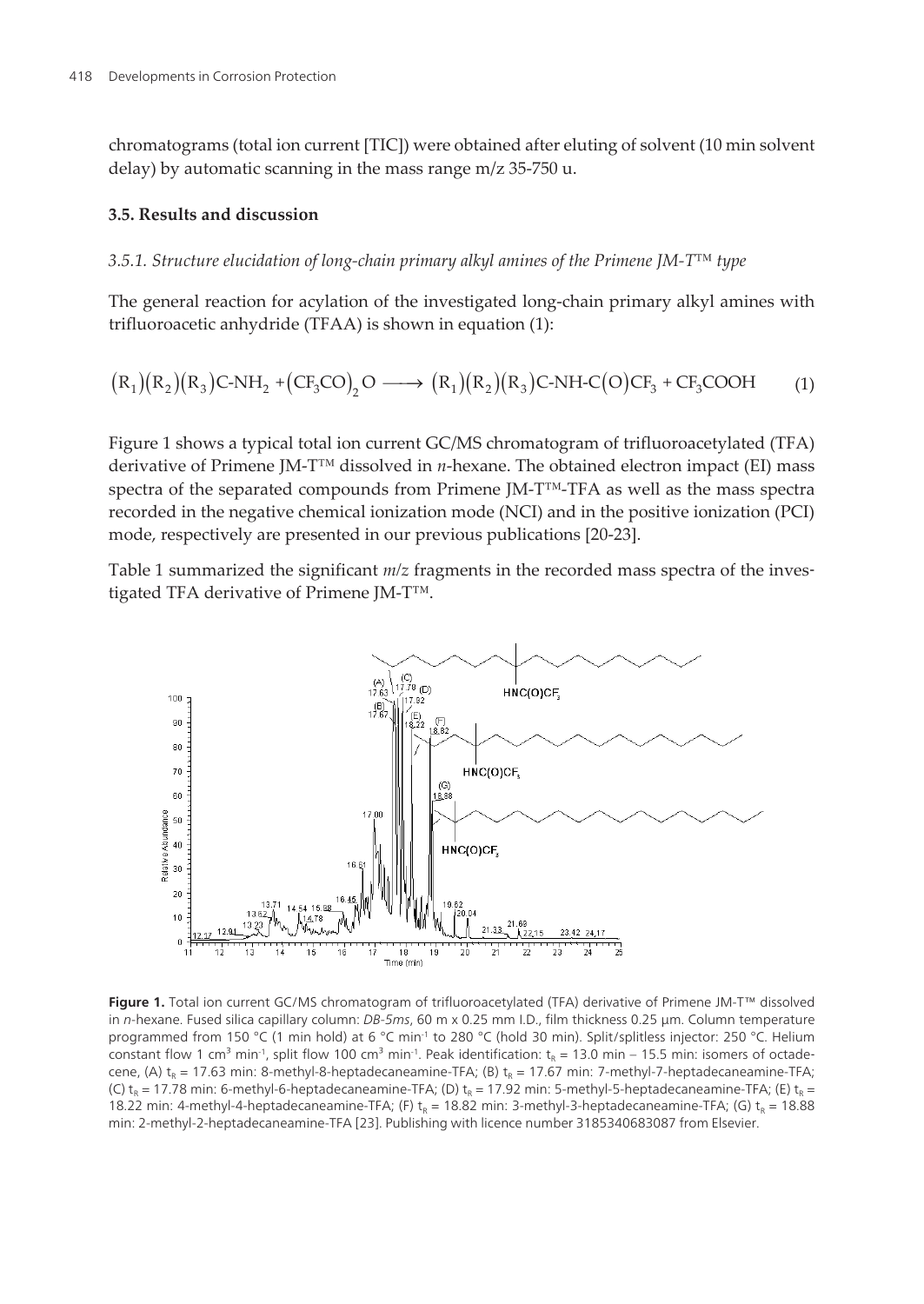| Mass     | Significant fragments (m/z)                                                                                                                                                  |                                                                                                                                                  |                                                                                                                                                                                                                                      |                                                |
|----------|------------------------------------------------------------------------------------------------------------------------------------------------------------------------------|--------------------------------------------------------------------------------------------------------------------------------------------------|--------------------------------------------------------------------------------------------------------------------------------------------------------------------------------------------------------------------------------------|------------------------------------------------|
| spectrum | EI                                                                                                                                                                           | NCI                                                                                                                                              | PCI                                                                                                                                                                                                                                  | <b>Chemical structure</b>                      |
| А        | $[CF3] + (69);$<br>$[CF3C(O)]+ (97);$<br>$[CF3C(O)NHCHCH3]$ <sup>+</sup> (140);<br>$[M - C9H19] + (238);$<br>$[M - C_8H_{17}] + (252);$<br>$[M - C7H15]$ <sup>+</sup> (266); | $[M - 1 - C9H19]$ <sup>--</sup><br>(237);<br>$[M - 1 - C_8H_{17}]$<br>(251);<br>$[M - 1 - C_7H_{15}]$<br>(265);<br>$[M - 1]$ <sup>-</sup> (364); | $[M + H - C_9H_{20}] + (238);$<br>$[M + H - CF_3C(O)NH_2]$ <sup>+</sup> (253);<br>$[M + H - C7H16]$ <sup>+</sup> (266);<br>$[M + H - CH4]$ <sup>+</sup> (350);<br>$[M - H]$ <sup>+</sup> (364);<br>$[M + H]$ <sup>+</sup> (366);     | 8-methyl-8-<br>heptadecaneamine-<br><b>TFA</b> |
| B        | $[CF_3]$ + (69);<br>$[CF3C(O)]+(97);$<br>$[CF3C(O)NHCHCH3]$ <sup>+</sup> (140);<br>$[M - C_{10}H_{21}] + (224);$<br>$[M - C_6H_{13}] + (280);$                               | $[M - 1 - C_{10}H_{21}]^{-1}$<br>(223);<br>$[M - 1 - C_6H_{13}]^{-1}$<br>$(279)$ ;<br>$[M - 1]$ <sup>-</sup> (364);                              | $[M + H - C_{10}H_{22}]^{*}(224);$<br>$[M + H - CF_3C(O)NH_2]$ <sup>+</sup> (253);<br>$[M + H - C_6H_{14}]$ <sup>+</sup> (280);<br>$[M + H - CH4]$ + (350);<br>$[M - H]$ <sup>+</sup> (364);<br>$[M + H]$ <sup>+</sup> (366);        | 7-methyl-7-<br>heptadecaneamine-<br><b>TFA</b> |
| C        | $[CF_3]^{*}(69);$<br>$[CF3C(O)]+(97);$<br>$[CF3C(O)NHCHCH3]$ <sup>+</sup> (140);<br>$[M - C_{11}H_{23}] + (210);$<br>$[M - C_5H_{11}] + (294);$                              | $[M - 1 - C_{11}H_{23}]^{-1}$<br>$(209)$ ;<br>$[M - 1 - C_5H_{11}]$<br>(293);<br>$[M - 1]$ <sup>-</sup> (364);                                   | $[M + H - C_{11}H_{24}]$ + (210);<br>$[M + H - CF_3C(O)NH_2]$ <sup>+</sup> (253);<br>$[M + H - C_5H_{12}]$ <sup>+</sup> (294);<br>$[M + H - CH4]$ <sup>+</sup> (350);<br>[M - H] + (364);<br>$[M + H]$ <sup>+</sup> (366);           | 6-methyl-6-<br>heptadecaneamine-<br><b>TFA</b> |
| D        | $[CF_3]$ + (69);<br>$[CF3C(O)]+(97);$<br>$[CF3C(O)NHCHCH3]$ <sup>+</sup> (140);<br>$[M - C_{12}H_{25}]^{+}$ (196);<br>$[M - C_4H_9]$ <sup>+</sup> (308);                     | $[M - 1 - C_{12}H_{25}]^{-1}$<br>$(195)$ ;<br>$[M - 1 - C_4H_9]$<br>(307);<br>$[M - 1]$ <sup>-</sup> (364);                                      | $[M + H - C_{12}H_{26}]$ <sup>+</sup> (196);<br>$[M + H - CF_3C(O)NH_2]$ <sup>+</sup> (253);<br>$[M + H - C4H10]$ <sup>+</sup> (308);<br>$[M + H - CH4]$ <sup>+</sup> (350);<br>$[M - H]$ + (364);<br>$[M + H]$ <sup>+</sup> (366);  | 5-methyl-5-<br>heptadecaneamine-<br><b>TFA</b> |
| E        | $[CF3]$ <sup>+</sup> (69);<br>$[CF3C(O)]+ (97);$<br>$[CF3C(O)NHCHCH3]$ <sup>+</sup> (140);<br>$[M - C_{13}H_{27}] + (182);$<br>$[M - C_3H_7]$ <sup>+</sup> (322);            | $[M - 1 - C_{13}H_{27}]^{-1}$<br>$(181)$ ;<br>$[M - 1 - C_3H_7]$<br>(321);<br>$[M - 1]$ <sup>-</sup> (364);                                      | $[M + H - C_{13}H_{28}]$ <sup>+</sup> (182);<br>$[M + H - CF_3C(O)NH_2]$ <sup>+</sup> (253);<br>$[M + 1 - C_3H_8]^+$ (322);<br>$[M + H - CH4]$ <sup>+</sup> (350);<br>$[M - H]$ <sup>+</sup> (364);<br>$[M + H]$ <sup>+</sup> (366); | 4-methyl-4-<br>heptadecaneamine-<br><b>TFA</b> |
| F        | $[CF3]$ <sup>+</sup> (69);<br>$[CF3C(O)]+ (97);$<br>$[CF3C(O)NHCHCH3]$ <sup>+</sup> (140);<br>$[M - C_{14}H_{29}] + (168);$                                                  | $[M - 1 - C_{14}H_{29}]^{-1}$<br>(167);<br>$[M - 1 - C_2H_5]$<br>(335);<br>M-1] <sup>-</sup> (364);                                              | $[M + H - C_{14}H_{30}]$ <sup>+</sup> (168);<br>$[M + H - CF_3C(O)NH_2]^+(253);$<br>$[M + H - C2H6]$ <sup>+</sup> (336);<br>$[M + H - CH4]$ <sup>+</sup> (350);<br>$[M - H]^+ (364);$                                                | 3-methyl-3-<br>heptadecaneamine-<br><b>TFA</b> |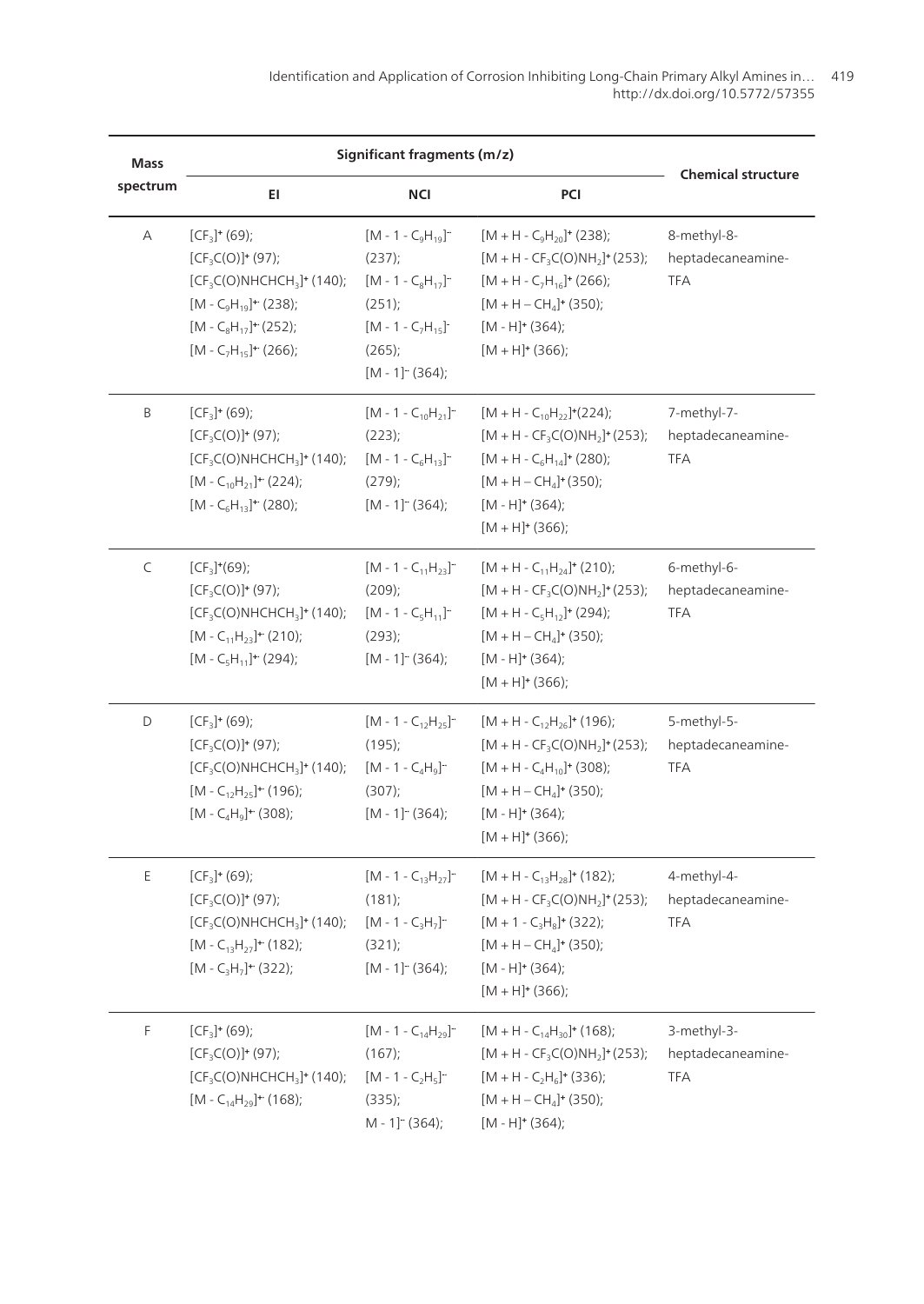| Mass<br>spectrum | Significant fragments (m/z)                                                                                                                                     |                                                                                                 |                                                                                                                                                                                         | <b>Chemical structure</b>                      |
|------------------|-----------------------------------------------------------------------------------------------------------------------------------------------------------------|-------------------------------------------------------------------------------------------------|-----------------------------------------------------------------------------------------------------------------------------------------------------------------------------------------|------------------------------------------------|
|                  | EI                                                                                                                                                              | <b>NCI</b>                                                                                      | <b>PCI</b>                                                                                                                                                                              |                                                |
|                  | $[M - C_2H_5]$ <sup>+</sup> (336);                                                                                                                              |                                                                                                 | $[M + H]$ <sup>+</sup> (366);                                                                                                                                                           |                                                |
| G                | $[CF3]$ <sup>+</sup> (69);<br>$[CF3C(O)]+ (97);$<br>$[CF3C(O)NHCHCH3]$ <sup>+</sup> (140);<br>$[M - C_{15}H_{31}] + (154);$<br>$[M - CH_3]$ <sup>+</sup> (350); | $[M - 1 - C_{15}H_{31}]^{-1}$<br>$(153)$ ;<br>$[M - 1 - CH_2]$<br>$(349)$ :<br>$[M - 1]$ (364): | $[M + H - C_{15}H_{32}]$ <sup>+</sup> (154);<br>$[M + H - CF3C(O)NH3]+ (253);$<br>$[M + H - CH4]$ <sup>+</sup> (350);<br>$[M - H]$ <sup>+</sup> (364):<br>$[M + H]$ <sup>+</sup> (366): | 2-methyl-2-<br>heptadecaneamine-<br><b>TFA</b> |

**Table 1.** Significant fragments and identification of trifluoroacetylated (TFA) derivatives of tert-octadecylamines in Primene JM-T™ [[21, 23](#page-16-0)]. Publishing with licence number 3185351058212 from Elsevier.

The proposed PCI fragmentation pattern for *N*-(*tert*-octadecyl)-trifluoroacetamides is shown in [Figure 2](#page-8-0) [[22,](#page-16-0) [23\]](#page-16-0). The proposed chemical structures of the trifluoroacetylated *tert*-octade‐ cylamines are summarized in Table 1.

#### *3.5.2. Quantitative determination of Primene JM-TTM in water samples from the power plant*

Gas chromatography with flame ionization detection (GC-FID) was used for the quantitative determination of Primene JM-T™ in boiler water, condensate and superheated steam samples from the power plant. The linearity of FID for the quantitative determination of Primene JM-T<sup>™</sup> was evaluated by consecutive injecting of standard solutions (see 3.1). Each standard solution was injected in triplicate and the mean value of the total peak area ratio Primene JM-T™- TFA/I.S. was taken for construction of the calibration line. The total peak area of Primene JM-T™-TFA means the sum of all peaks area of trifluoroacetylated *tert*octadecylamines in the sample. The calibration graph obtained in [Figure 3](#page-10-0) shows the relationship between the obtained total peak area ratio Primene JM-T™-TFA/I.S. and the concentration of Primene JM-T™-TFA in the standard solutions for FID. The quantity of Primene JM-T™ in boiler water, condensate and superheated steam samples from the power plant was calculated from results of chromatographic analyses and results of detectors calibration using the equation (2):

$$
C_{i \text{ sample}} = \left[ \left( A'_{\text{sample}} - b \right) / a \cdot f \cdot R \right] \cdot 100\% \tag{2}
$$

where  $C_{\text{isample}}$  is the concentration (mg L<sup>-1</sup>) of Primene JM-T<sup>™</sup> in the sample, *A*<sup> $\zeta$ </sup><sub>sample</sub> is the total peak area ratio Primene JM-T™-TFA/I.S. in the sample, *a* is the slope of the calibration line, *b* is the *y*-intercept of the calibration line, *f* is the pre-concentration factor (1000 – 2000), and *R* is the average SPE yield of Primene JM-T™ from the water sample.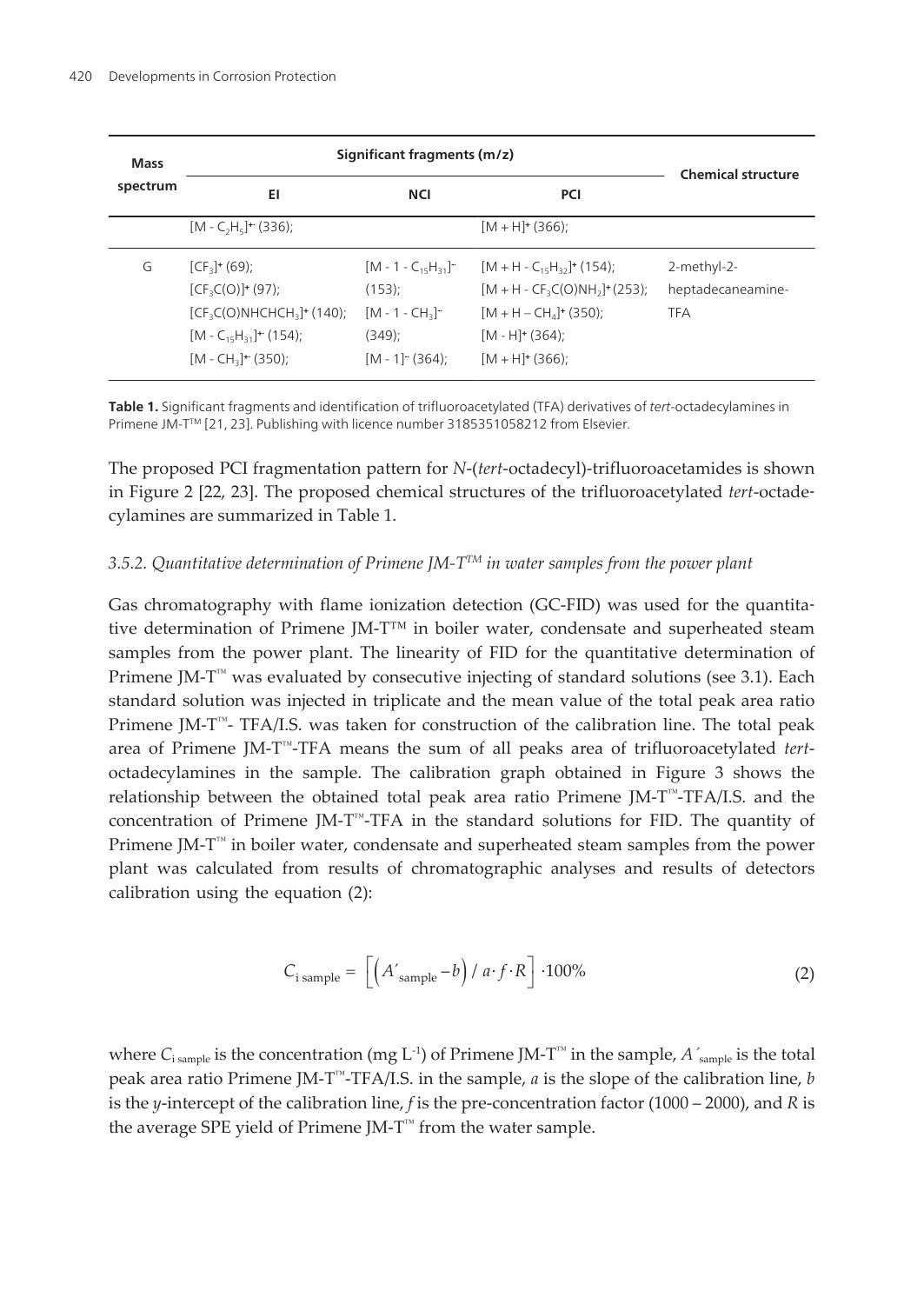<span id="page-8-0"></span>The total peak area ratio Primene JM-T<sup>™</sup>- TFA/I.S. in the sample  $(A'_{sample})$  was calculated from the equation (3):

$$
A'_{\text{sample}} = (A_{\text{sample}} \cdot m_{\text{I.S. sample}}) / (A_{\text{I.S. sample}} \cdot m_{\text{I.S. cal}})
$$
(3)

where  $A_{\text{isample}}$  is the total peak area of all TFA derivatives of *tert*-octadecylamines in the sample,  $A_{\text{IS-sample}}$  is the peak area of the internal standard (I.S.) in the sample, and  $m_{\text{IS-sample}}$  and  $m_{\text{IS-cell}}$ are the masses of the internal standard in the sample and in the standard solution used for detector calibration, respectively.

[Figure 4](#page-11-0) shows the SPE-GC/FID chromatograms of the investigated water samples from the Power Plant Białystok (Poland). The concentrations of Primene JM- $T^M$  determined as the sum of *tert*-octadecylamines in boiler water, condensate and superheated steam samples from the same power plant were 89  $\mu$ g L<sup>-1</sup> (*n* = 5, RSD = 7.8 %), 37  $\mu$ g L<sup>-1</sup> (*n* = 5, RSD = 2.3 %) and 45  $\mu$ g  $L^{-1}$  ( $n = 5$ , RSD = 5.4 %), respectively.

### **4. Corrosion studies**

Corrosion studies were performed at the Lithuanian Energy Institute in Kaunas [[24\]](#page-16-0). The results obtained in experiments performed within a temperature range between 20 and 500  $^{\circ}C$ , show that the anticorrosion protection increases as temperature becomes higher [[2](#page-14-0)]. In the presence of the new formulation *Kotamina Plus*, the corrosion rate was seven times lower than for noninhibited water at  $90\text{ °C}$ , and two and half times lower than that in water inhibited with sodium hexametaphosphate (Na PO<sup>3</sup> )6 .Itis importantto note that*Kotamina Plus* appears to be over 30% more efficient than *Kotamina*. The corrosion rate at 500 °C for a boilers' steel equals 0.34  $\mu$ m/ year (see [Figure 5\)](#page-12-0) [[24\]](#page-16-0).

### **5. Industrial applications**

Alkyl amines with branched structure are more thermally stable than linear alkyl amines, and exhibit better adsorption and effectiveness in surface shielding protection [[2](#page-14-0)]. One of the basic features of high molecular mass alkyl amines as components of correction formulations is their influence on improvement of heat exchange in boiler and in turbine condensers. In order to determine this influence for *Kotamina Plus* appropriate investigations in the Engineering Department of Polish Academy of Sciences (PAN) were performed. Results of these experi‐ ments show that application of *Kotamina Plus* leads to increase of the convective heat transfer coefficient during boiling by 55% and to increase in heat flux by over 120%. Finally, heat flux during condensation is increased by over 120% in comparison to demineralised water [[2](#page-14-0)]. This improves the efficiency of the entire power unit and lowers the temperature of boiler pipes, helping to avoid overheating.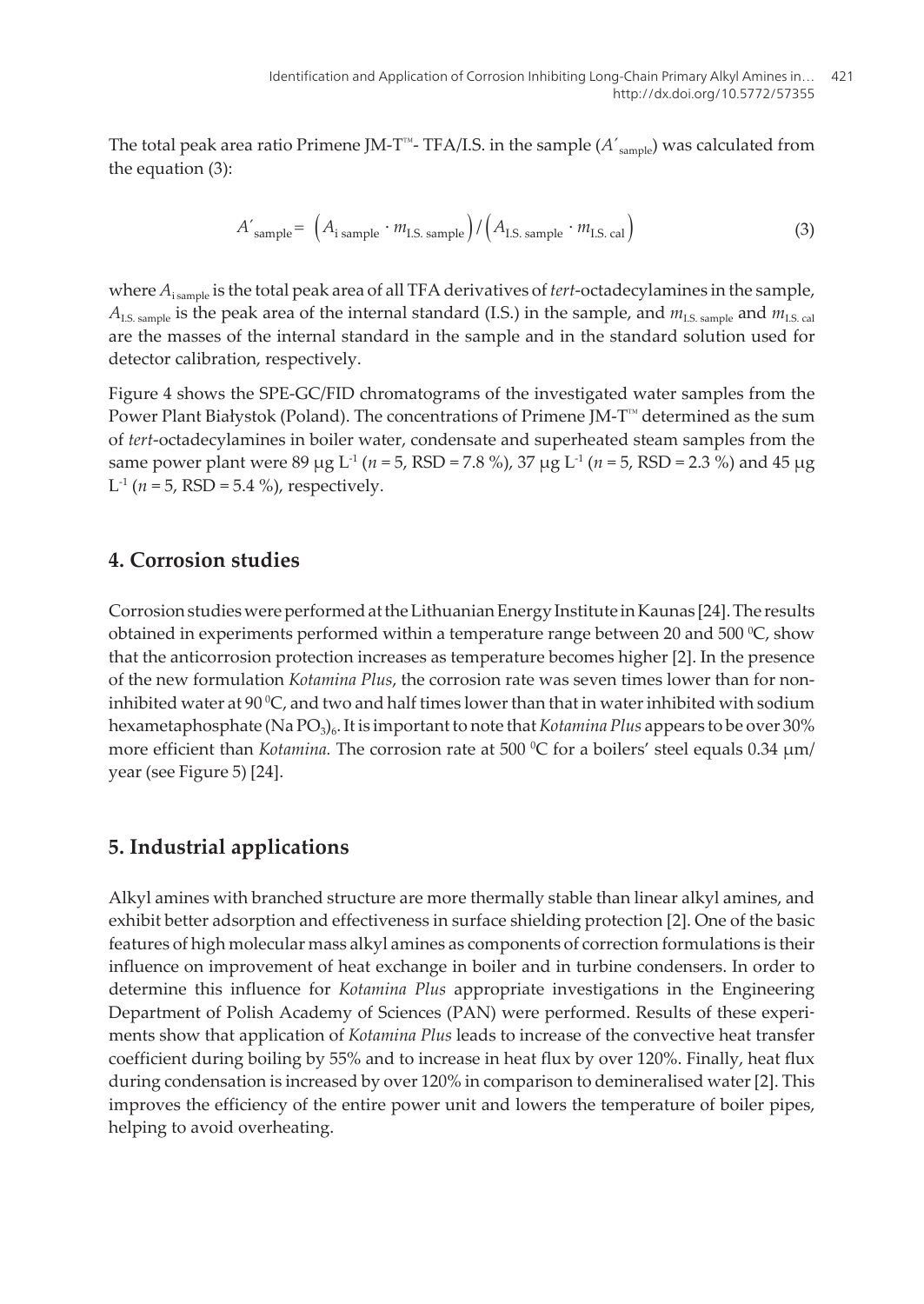

 $R = R_1 - C_2H_6$ 

Figure 2. Proposed PCI-MS fragmentation pattern for investigated N-(tert-octadecyl)-trifluoroacetamides. A) Cleavage mechanism, B) McLafferty rearrangement [\[22](#page-16-0), [23\]](#page-16-0). Publishing with licence number 3185330243225 from Elsevier.

In the industrial investigations performed in Polish power plants as well as in thermalelectric power plants, *Kotamina Plus* exhibited excellent efficiency in anti-corrosive protec‐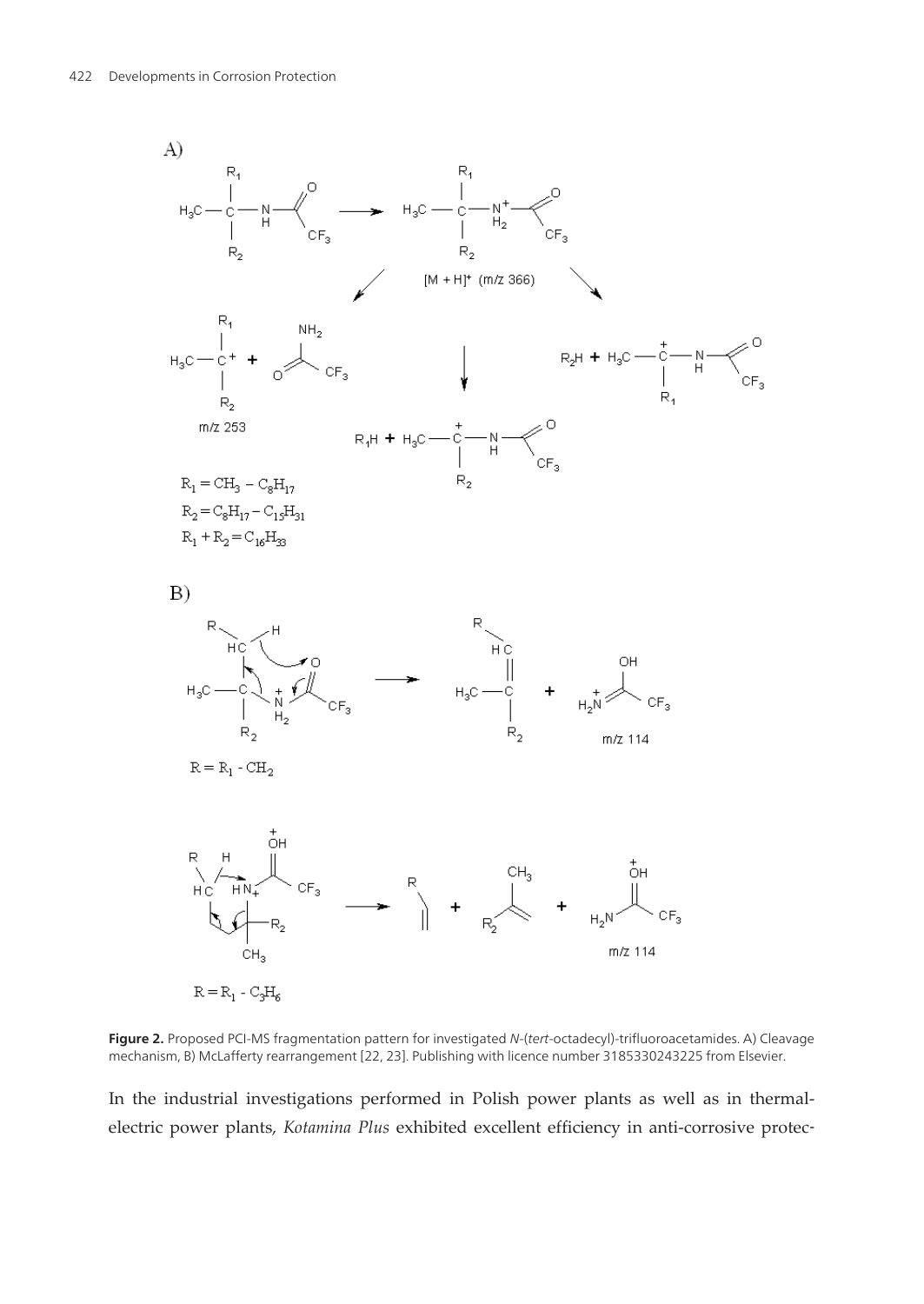<span id="page-10-0"></span>tion assuring high purity of circulating medium, and therefore meeting requirements related to boilers exploitation. Experiments performed on a WT 230 boiler's circulating system showed that substitution of *Kotamina* by *Kotamina Plus* results in decrease of iron content by 60% in boiler water, by 30% in saturated and superheated steam, by 25% in conden‐ sate and by 40% in make-up water ([Figure 6\).](#page-12-0) As a result of *Kotamina Plus* application in WT 650 boiler, the total iron content in particular streams was decreased by over 10% and modification of formulation (*Kotamina Plus/P*) caused further decrease by ca. 30% in boiler water and from 15 to 25% in other streams [\(Figure](#page-13-0) 7). The ammonia content was significantly decreased in all streams to 1/3 of non-normalized value but the widely accepted upper limit is 500 µg/dm<sup>3</sup>. This is important for protection against corrosion of brass elements, especially in turbine condensers. Low ammonia concentration positively influences stabilization of pH value in the system and considerable influences mating of boiler and sub-turbine heat exchangers.



**Figure 3.** Total peak area ratio Primene JM-T™-TFA/I.S. vs. concentration of Primene JM-T™- TFA in the standard solutions for FID [\[20](#page-16-0)]. Publishing with licence number 3185340683087 from Elsevier.

Application of alkyl amine formulations instead of phosphate and hydrazine leads to consid‐ erable conductivity drop of the boiler water. *Kotamina Plus* introduction, as a result of de‐ creased ammonia concentration, caused further conductivity drop in boiler water as well as in feed water. It allows to lower the desalination of the boiler and to save make-up water as well as energy needed for its heating. Lower ammonia concentration additionally stabilizes the pH value for particular streams. In WT 650 boilers for both blocks (B1 and B2) the pH was raised and for live steam and condensate pH was lowered. This is advantageous because it counteracts the wear of constructional material of a turbine condenser, which possesses brazen piping [\(Figure 8\).](#page-13-0)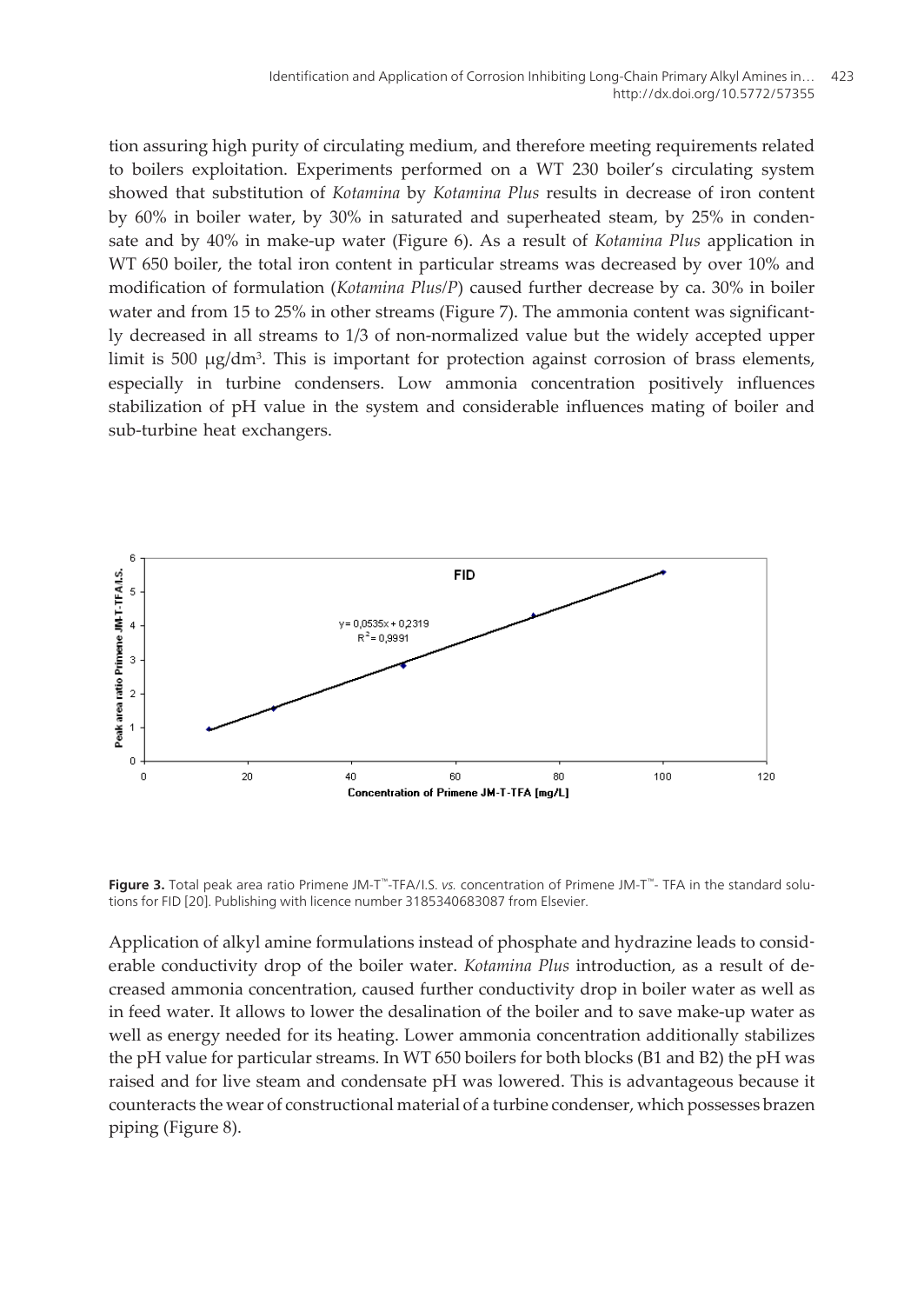<span id="page-11-0"></span>

**Figure 4.** SPE-GC/FID chromatograms of boiler water (top), condensate (middle) and superheated steam (bottom) samples from Power Plant Białystok (Poland) [[23\]](#page-16-0). Fused silica capillary column: DB-5ms, 60 m x 0.25 mm I.D., film thickness 0.25 µm. Column temperature programmed from 60 °C (1 min hold) at 6 °C min<sup>-1</sup> to 280 °C (hold 50 min). Split/splitless injector: 290 °C. Helium constant pressure 140 kPa, split flow 20 cm<sup>3</sup> min<sup>-1</sup>. FID: 320 °C. Peak identification: t<sub>R</sub> = 25.46 min: dicyclohexylamine (internal standard, I.S.); t<sub>R</sub> = 36.52 min: 8-methyl-8-heptadecaneamine-TFA; t<sub>R</sub> = 36.58 min: 7-methyl-7-heptadecaneamine-TFA;  $\rm t_R$  = 36.70 min: 6-methyl-6-hetadecaneamine-TFA;  $\rm t_R$  = 36.87 min: 5methyl-5-heptadecaneamine-TFA;  ${\sf t}_{\sf R}$  = 37.22 min: 4-methyl-4-heptadecaneamine-TFA;  ${\sf t}_{\sf R}$  = 37.95 min: 3-methyl-3heptadecaneamine-TFA;  $t_{\rm R}$  = 38.05 min: 2-methyl-2-heptadecaneamine-TFA.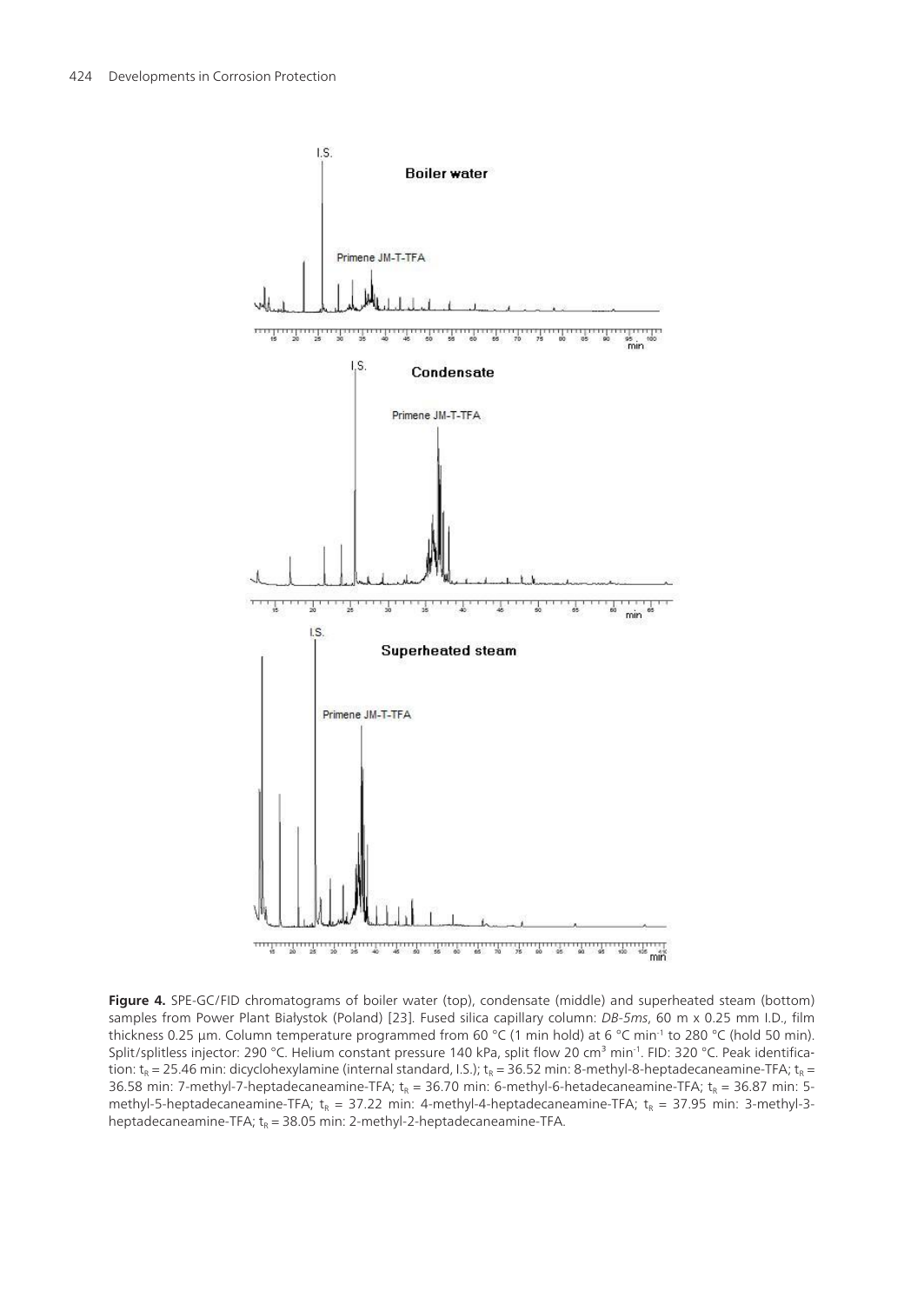<span id="page-12-0"></span>

**Figure 5.** Dependence of corrosion rate on temperature for boilers' steel [[2,](#page-14-0) [24\]](#page-16-0).



**Figure 6.** Total iron content in particular streams – WT 230 boiler [[2,](#page-14-0) [24](#page-16-0)].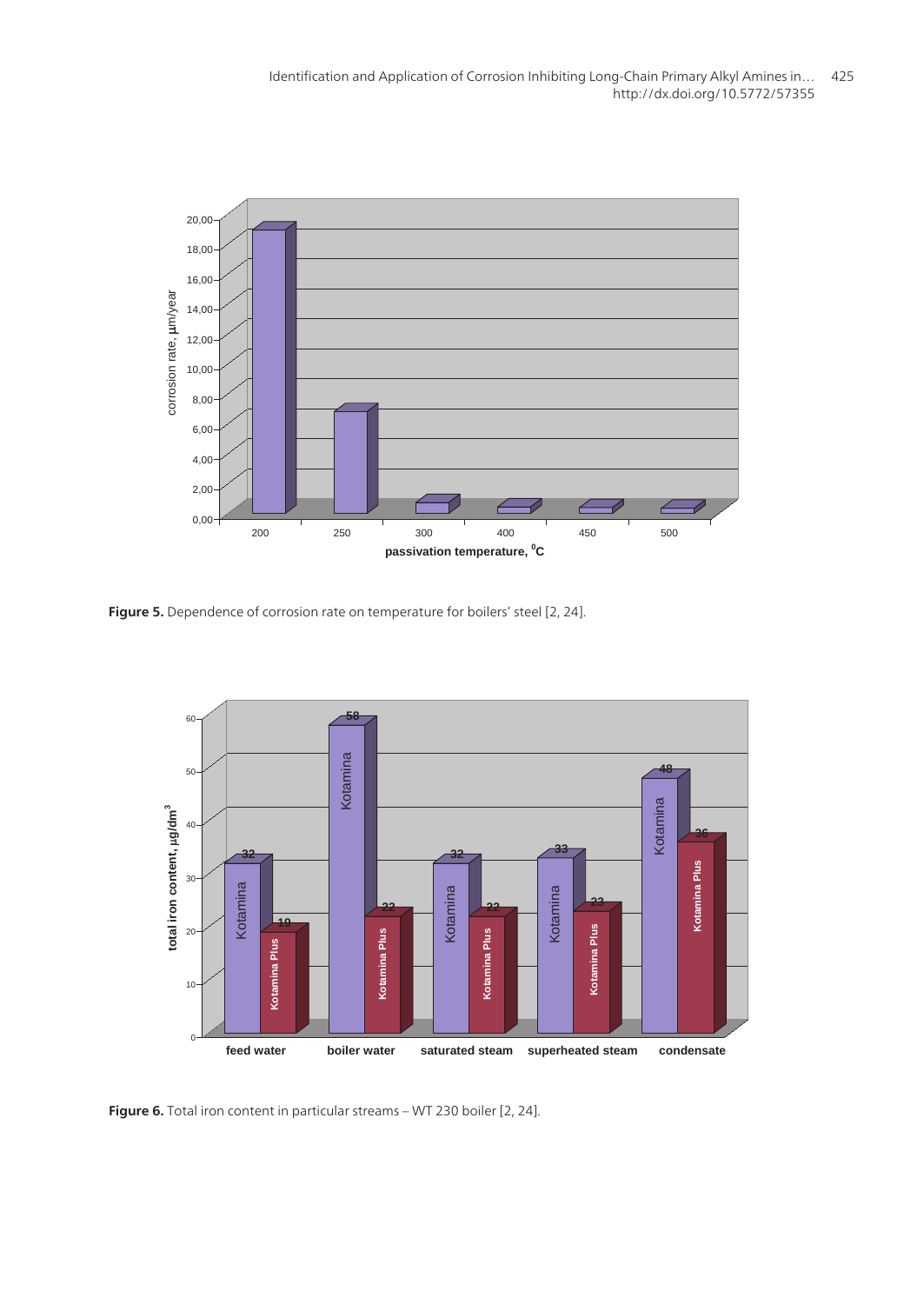<span id="page-13-0"></span>

**Figure 7.** Total iron content in individual streams – average value [[2,](#page-14-0) [24](#page-16-0)].



**Figure 8.** pH values in individual streams – average value [\[2](#page-14-0)].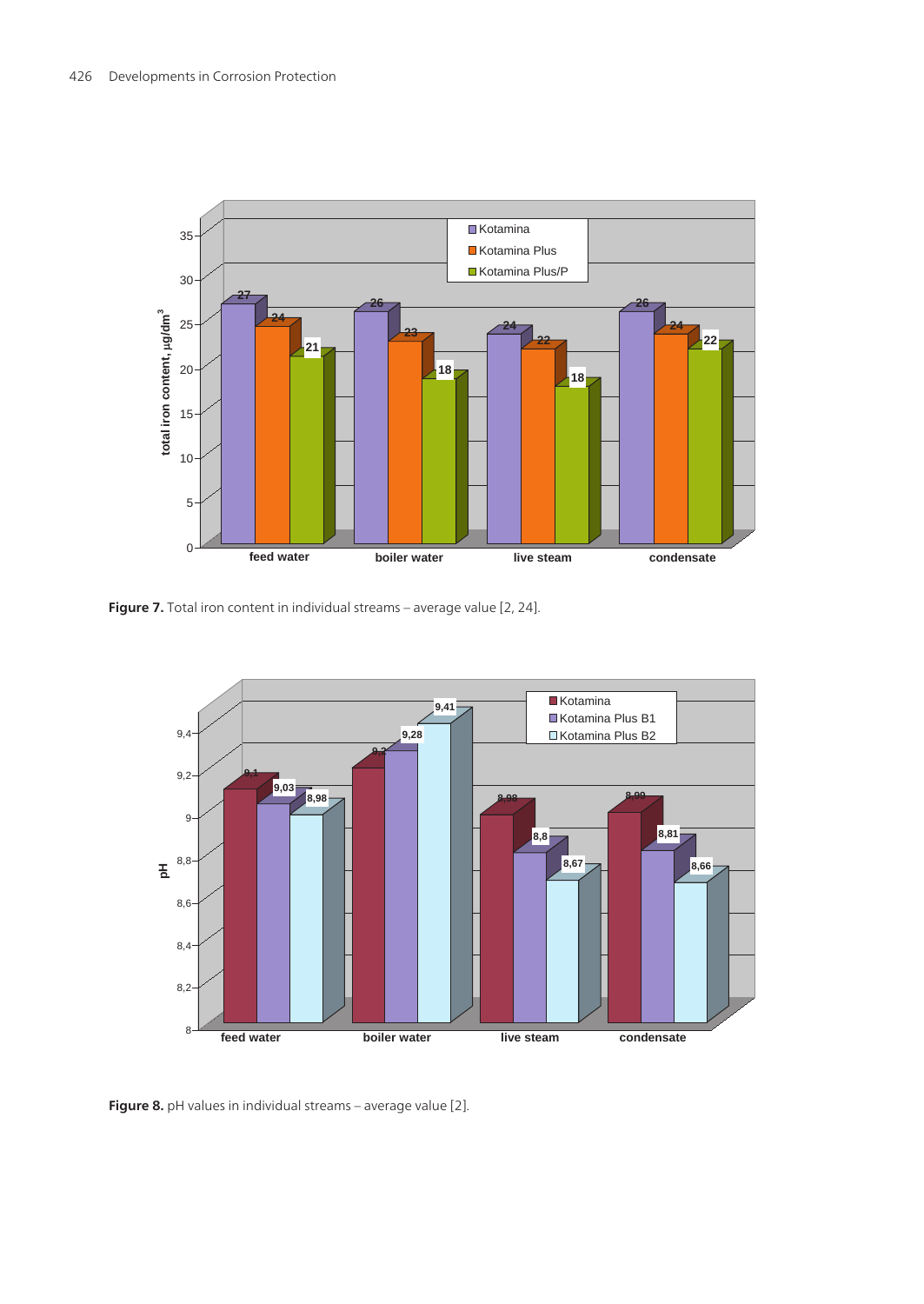## <span id="page-14-0"></span>**6. Conclusions**

Gas chromatography with flame-ionization detection (FID) and gas chromatography-mass spectrometry (GC/MS) with electron impact ionization (EI) and chemical ionization (PCI and NCI) were successfully used for separation and identification of commercially available longchain primary alkyl amines. The investigated compounds were used as corrosion inhibiting and antifouling agents in a water-steam circuit of energy systems in the power industry. Solidphase extraction (SPE) with octadecyl bonded silica ( $C_{18}$ ) sorbents followed by gas chromatography were used for quantification of the investigated Primene JM-T™ alkyl amines in boiler water, condensate and superheated steam samples from the power plant.

Amine formulations from *Kotamina* group favor formation of protective layers on internal surfaces and keep them free from corrosion and scale. Alkyl amines contained in those formulations both render the environment alkaline and limit the corrosion impact of ionic and gaseous impurities by formation of protective layers. Moreover, alkyl amines limit scaling on heating surfaces of boilers and in turbine, ensuring failure-free operation. Application of alkyl amine formulation enhances heat exchange during boiling and condensation processes. Alkyl amines with branched structure are more thermally stable than linear alkyl amines, exhibit better adsorption and effectiveness of surface shielding. As a result, application of thermostable long-chain branched alkyl amines increases the efficiency of anti-corrosive protection. Moreover, the concentration of ammonia content in water and in steam was also considerably decreased.

# **Author details**

Peter Kusch<sup>1</sup>, Gerd Knupp<sup>1</sup>, Marian Kozupa<sup>2</sup>, Jolanta Iłowska<sup>2</sup> and Maria Majchrzak<sup>2</sup>

1 Bonn- Rhein-Sieg University of Applied Sciences, Department of Applied Natural Sciences, Rheinbach, Germany

2 Institute of Heavy Organic Synthesis "Blachownia", Kędzierzyn-Koźle, Poland

### **References**

- [1] EUREKA Success Story E!2426 BOILTREAT: Fighting Industrial Boiler Corrosion: http://www.eurekanetwork.org/showsuccessstory?p\_r\_p\_564233524\_arti‐ cleId=105563&p\_r\_p\_564233524\_groupId=10137 (accessed 28 June 2013).
- [2] Kozupa M., Sajewicz J. Application of Alkyl Amines as a Base for Anti-corrosive and Anti-Scaling Formulation. In: Demadis K. (ed.) Water Treatment Processes. New York: Nova Science Publishers; 2012. p. 105-115.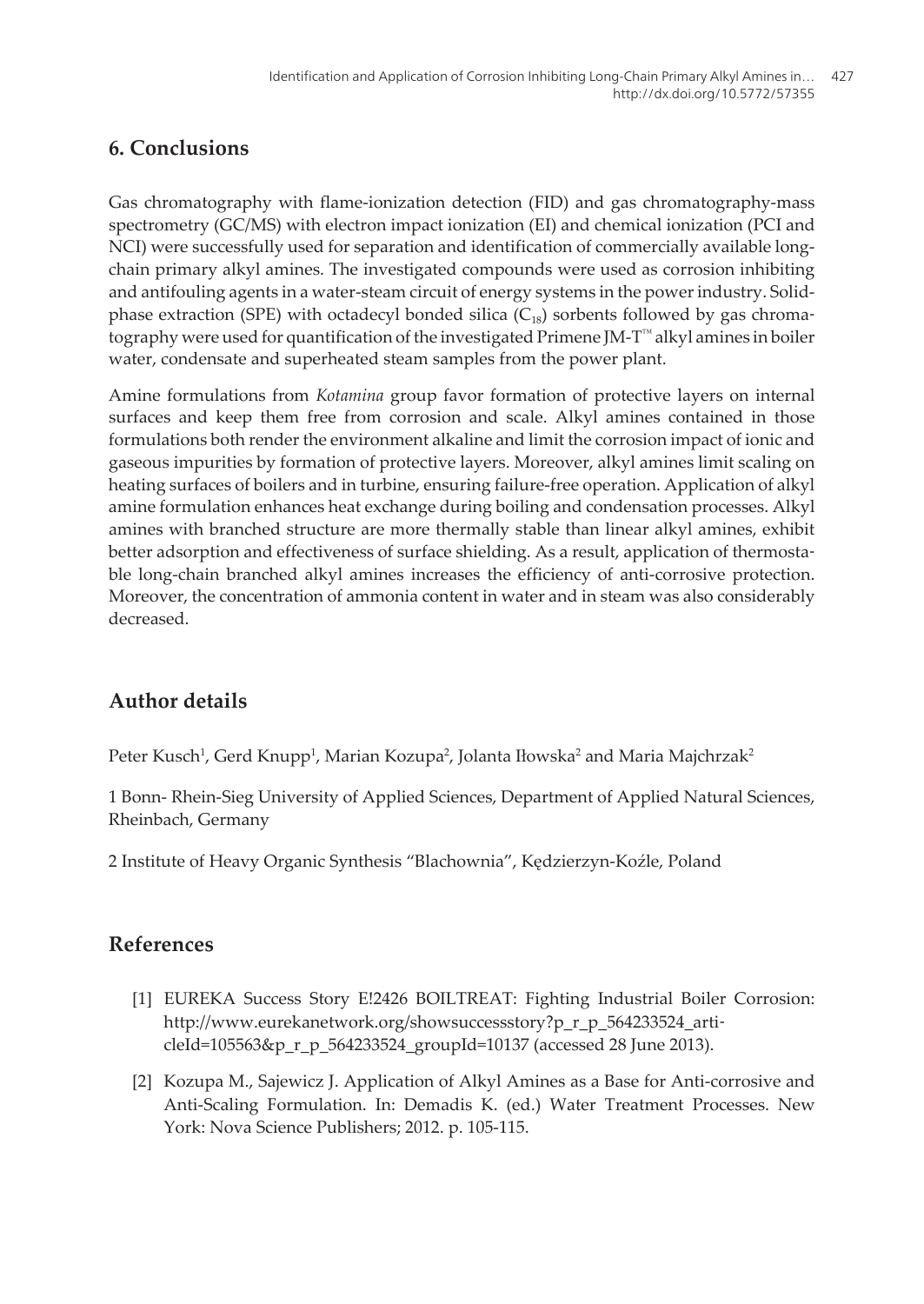- <span id="page-15-0"></span>[3] Luong J., Shellie R.A., Cortes H., Gras R., Hayward T. Ultra-Trace Level Analysis of Morpholine, Cyclohexylamine, and Diethylaminoethanol in Steam Condensate by Gas Chromatography with Multi-Mode Inlet, and Flame Ionization Detection. Journal of Chromatography A 2012; 1229 223-229.
- [4] Stiller K., Wittig T., Urschey M. The Analysis of Film-Forming Amines Methods, Possibilities, Limits and Recommendations. PowerPlant Chemistry 2011; 13(10) 602-611.
- [5] Kozupa M., Wpływ Alkiloamin na Adsorpcję i Wymianę Ciepła w Procesach Wrze‐ nia i Kondensacji (Influence of Alkyl Amines on Adsorption and Heat Exchange in Boiling and Condensation Processes) (in Polish). Doktor-Thesis. Poznań University of Technology, Poznań, Poland; 2002.
- [6] Twardowski S., Maciejko M., Kozupa M. Modern Amine Agents for Correction of the Working Medium in Power Unit Loops (in Polish). Energetyka 2000; (9) 75-79.
- [7] Twardowski S., Kozupa M. Experience from 10-Year Use of Polish Amine Prepara‐ tion for Correction of Water-Steam Cycles (in Polish). Energetyka 2002; (3) 155-159.
- [8] http://www.eurekanetwork.org/project/-/id/2426 (accessed 2 July 2013).
- [9] Jerzykiewicz W., Kozupa M., Twardowski S., Maciejko M. Corrosion and Scale Pre‐ venting Agent (in Polish). Polish Pat. 2007, PL 193491 B1 20070228.
- [10] Kozupa M., Jerzykiewicz W., Majchrzak M., Haliniak B., Zdunek A., Twardowski S., Maciejko M., Szymonik M. Anti-corrosive and Anti-Scaling Agent (in Polish). Polish Pat. 2009, PL 202585 B1 20090731.
- [11] Kozupa M., Jerzykiewicz W., Sajewicz J., Gniady J., Fiszer R., Twardowski S., Maciej‐ ko M., Szymonik M. Anticorrosion and Anti-Scaling Agent for Water System Equipment (in Polish). Polish Pat. 2010, PL 207236 B1 20101130.
- [12] Coleman G. N., Endicott D. L., Jakush E. A., Nikolov A. Shear Mixing for Preparation of Stable Fuel Emulsions of Internal-Combustic Multiple In-line Blending Stations for Adding Additives and Water. US Pat. 2003, No. B1 6607566.
- [13] Montgomerie H., Obeyesekere N. U. Corrosion Inhibitors with Low Environmental Toxicity. Eur. Pat. 2000, EP 1 043 423 A2.
- [14] Darling D., Rakshpal R. Green Chemistry Applied to Corrosion and Scale Inhibitors. Materials Performance 1998; 37(12) 42-45.
- [15] Migahed M.A., Abd-El-Raouf M., Al-Sabagh A. M., Abd-El-Bary H. M. Corrosion In‐ hibition of Carbon Steel in Acid Chloride Solution Using Ethoxylated Fatty Alkyl Amine Surfactants. Journal of Applied Electrochemistry 2006; 36 395-402.
- [16] Abasq P. Usefulness of a Single Water-Conditioning Product for the Modern Opera‐ tion of Boilers. Eau, l´Industrie, les Nuisances 1989; 132 63-64.